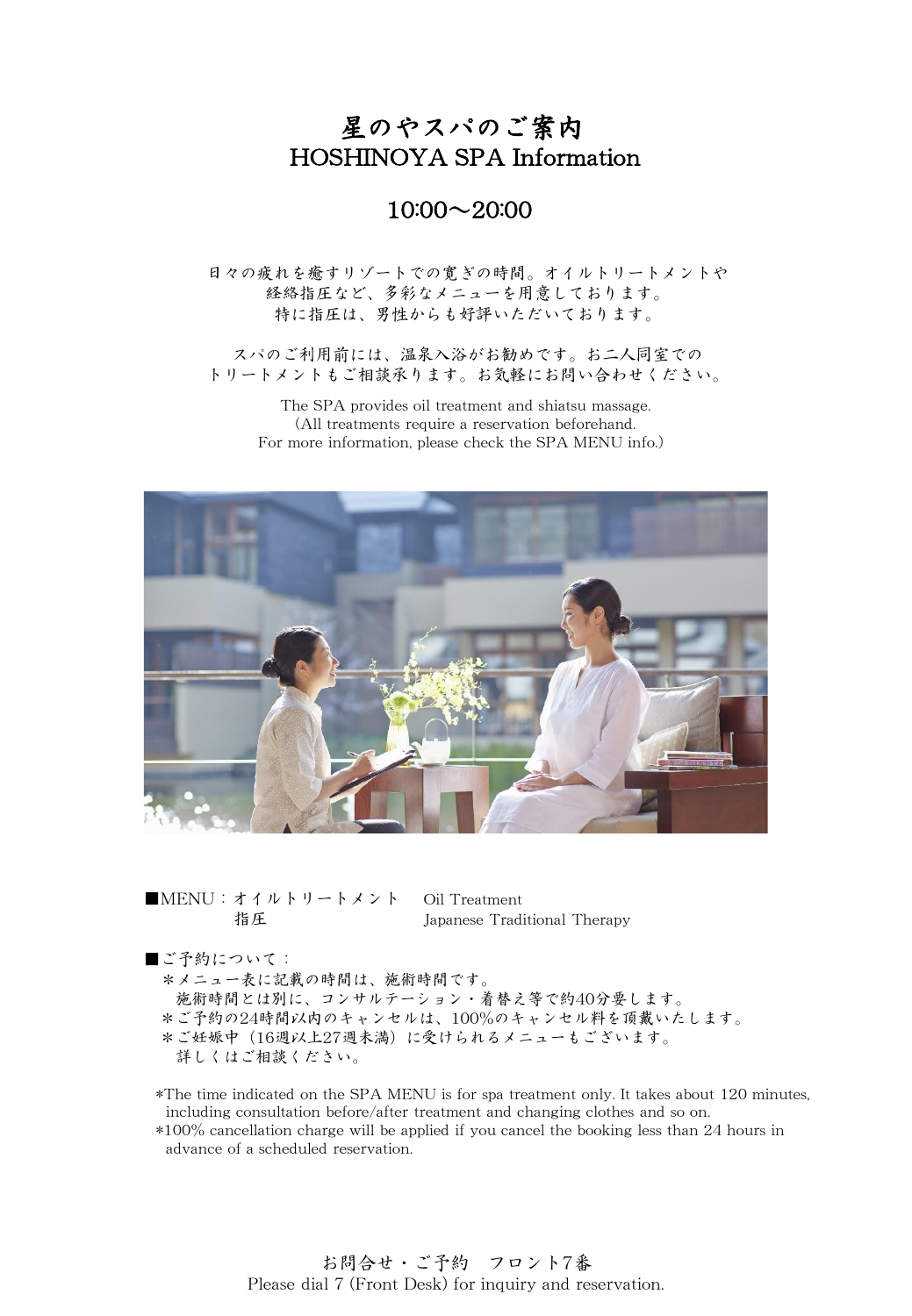## 星のやスパ メニュー



#### ◎オイルトリートメント

<背中・脚・腕・胸元・頭皮>

憩 [けい] 80分 ¥17,600

4種類のブレンドオイルから好きな香りをお選びいただき、顔をのぞく身体全体を、 ゆっくりとしたリズムとテンポでトリートメントする、星のや軽井沢の代表的な 「身体」のトリートメントです。

暖 [だん] 80分 ¥20,900

60℃に温めた石(浅間石・玄武岩)を全身にすべらせて、石の滑らかさと持続する 熱で身体を芯から温めるストーントリートメントです。

<背中・脚・腕・胸元・頭皮> \*ご予約の3時間前までにお申し付けください。

**優 [ゅう]** 80分 ¥20,900

<背中・脚・腕・胸元・頭皮> \*ご予約の3時間前までにお申し付けください。

季節に合わせて、ドクダミや枇杷の葉、酒粕などを練り込んだ葉玉を用いて、 身体を優しい温かさで包み込むトリートメントです。

\*現在フェイシャルメニューの提供は行っておりません。

- \*ご来店の際にはマスクのご着用にご協力をお願いいたします。
- \*ご妊娠中の方や持病をお持ちの方はご予約時にご申告ください。
- ※妊娠16週目未満、27週目以降の方は、いかなるメニューもお受けいただけません。

上記周期に該当しない場合には指圧のみお受けいただけます。

\*記載の時間は施術時間です。施術時間とは別に、前後のコンサルテーション・着替えの時間を要します。 \*上記料金にサービス料10%を別途頂戴いたします。

\*施術時間の24時間前より、100%のキャンセル料が発生いたしますのでご了承ください。

お問合せ・ご予約 フロント7番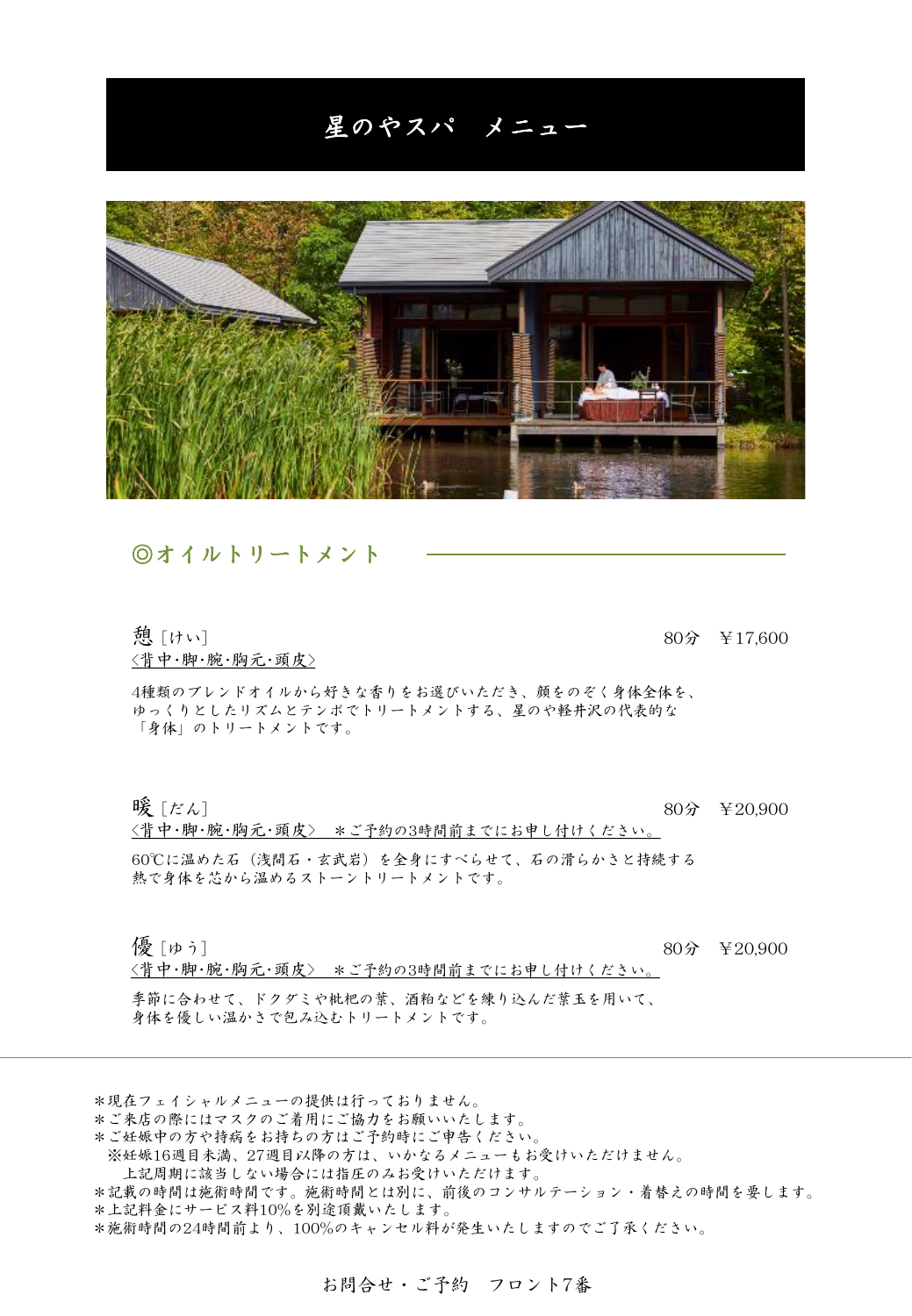## 星のやスパ メニュー

## ◎日本の伝統手技

星のや軽井沢では、国家資格者による「指圧」を ご用意しています。 日本の伝統手技を用い、現代人の疲れ・悩みなどの 特性に合わせた施術を行います。

#### 80分コース

肩や首・腰の疲れなど、お疲れの箇所に合わせて行う 全身の指圧です。姿勢を調整し、蓄積された日々の 疲れを和らげます。

### 60分コース

星のやスパの指圧師が行う、本格的な全身の指圧を お疲れの箇所を中心にお気軽にお受けいただけます。

◎ご懐妊中の方向けメニュー

お腹へ負担のかからない横向きの体勢で施術を行い ます。適度な押圧で全身をほぐし、妊娠中に起こり やすい腰・脚の不快感を和らげます。

・ご妊娠中(\*1)の方でもお受けいただけます。

\*1 妊娠16週目以降、27週目未満で経過順調な方

あんま80分コース

あんま60分コース

\*ご来店の際にはマスクのご着用にご協力をお願いいたします。

\*ご妊娠中の方や持病をお持ちの方はご予約時にご申告ください。

- ※妊娠16週目未満、27週目以降の方は、いかなるメニューもお受けいただけません。
- 上記周期に該当しない場合には指圧のみお受けいただけます。

\*指圧師は男性1名のみです。

\*記載の時間は施術時間です。施術時間とは別に、前後のコンサルテーション・着替えの時間を要します。 \*施術時間の24時間前より、100%のキャンセル料が発生いたしますのでご了承ください。



お問合せ・ご予約 フロント7番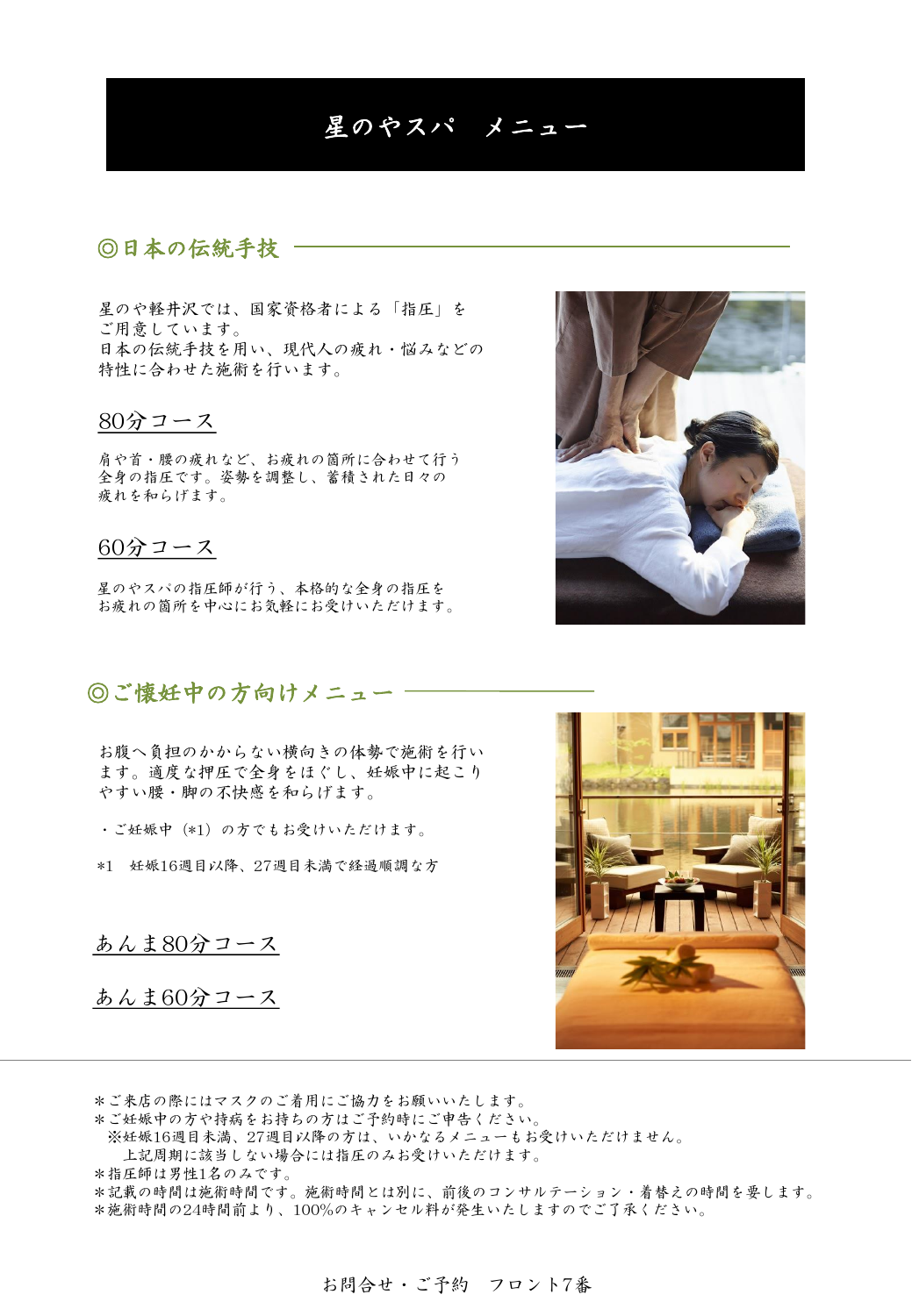## 星のやスパ予約時の注意事項

星のやスパのトリートメントは、リラクゼーションを目的とするものです。 健康にご不調のあるお客様や、ご通院中のお客様は、 ご担当医師の許可如何に関わらずお断りする場合もございます。 以下の内容をよくお読みになり、ご確認くださいますよう、お願いいたします。

以下に該当するお客様には、 トリートメント、指圧をお受けいただくことができません。

- ・妊娠16週目未満、27週目以降(妊娠16週目以降27週目未満のお客様でも、 当日のご様子でお断りすることがございます。)
- ・痛みや腫れのある怪我や傷・・・捻挫、骨折、腰痛、脱臼、火傷、切傷など
- ・重度の内臓疾患、治療中の病気や怪我
- ・経過観察中の病気や怪我、傷・・・交通事故も含む
- ・手術後完治より一年未満(内視鏡手術も含む)
- ・発熱や頭痛、吐き気、腹痛、下痢
- ・病気を原因とするむくみ、リンパ浮腫
- ・歯科治療中で痛みや腫れがある状態

以下のお客様には、

ご様子を伺ったうえでメニュー変更やお断りする場合がございます。 ご予約時にご相談ください。

・ひどい静脈瘤

- ・アレルギーのあるお客様
- ・オイルトリートメントについて 日焼け
- ・オイルトリートメントについて 仰向けやうつ伏せで長時間寝ていられない方
- ・オイルトリートメントについて 皮膚疾患、皮膚の炎症や腫れ、痒みのある状態
- ・フェイシャルメニューについて インプラント手術後1年未満
- ・フェイシャルメニューについて 抜歯後6ヵ月未満
- ・プール、温泉系メニューについて 循環器系、呼吸器系、泌尿器系疾患

※マタニティメニューのご用意は施設によって異なりますので、

- 施設HPをご確認ください。
- ※上記以外にも既往症をお持ちのお客様は、
- ご予約時にお知らせくださるよう、お願いいたします。
- ※星野リゾート スパでは年齢制限を設けております。
- 全てのトリートメントメニューは18歳以上から承っております。
- ボディトリートメントメニューの一部は、16歳以上から承っております。
- ※トリートメント開始の24時間前より、100%のキャンセル料を頂戴いたします。

#### お問合せ・ご予約 フロント7番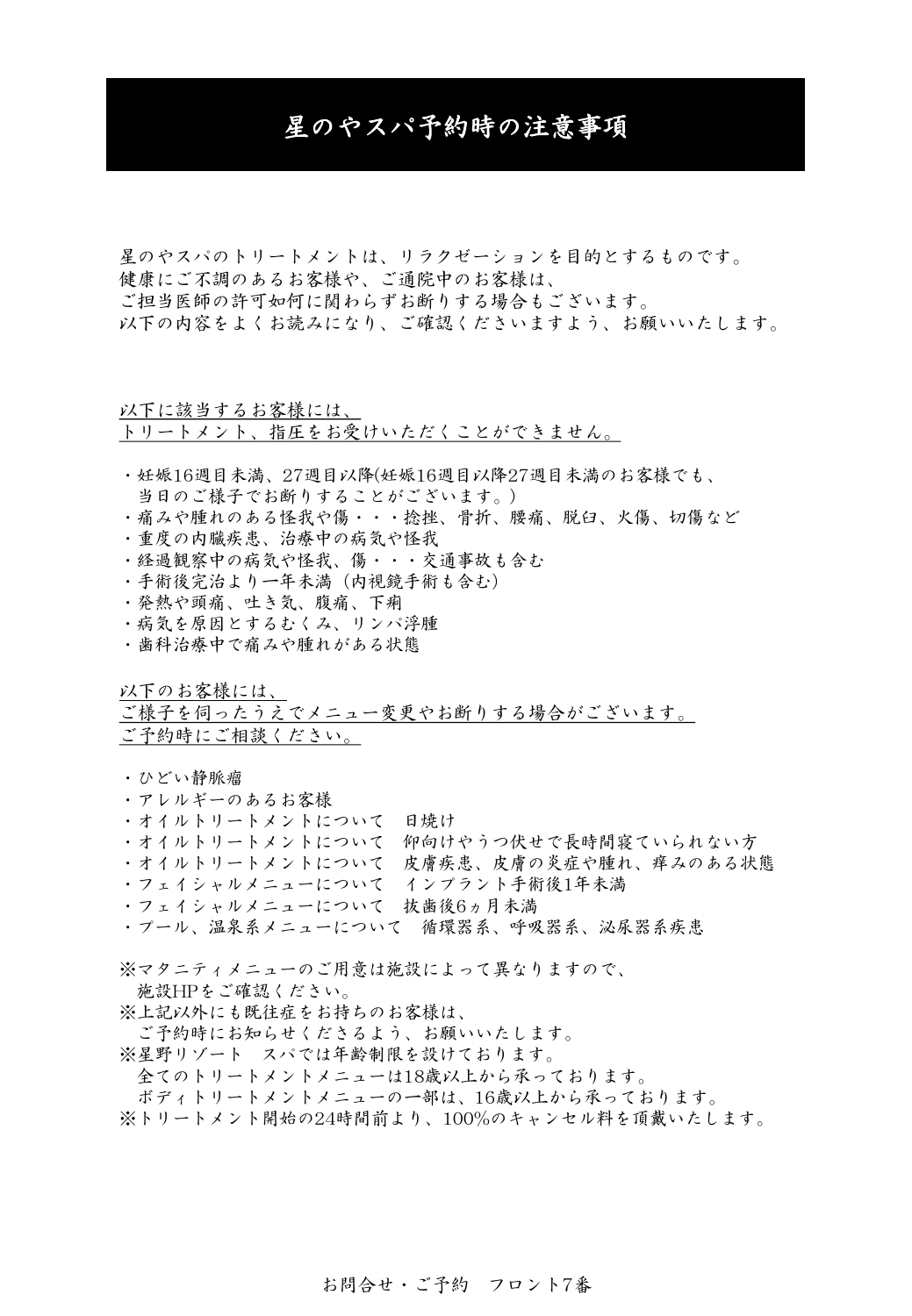# HOSHINOYA SPA MENU



## ◎Oil Treatment Body Treatment

#### 憩 [KEI] <Body Treatment> 80min ¥17,600

The signature body treatment of HOSHINOYA Karuizawa SPA for invigoration and relaxation. You may choose oil with favorite flavor.

## 暖 [DAN] <Hot Stone Body Treatment> 80min ¥20,900

\*A reservation is required 3 hours in advance.

A genuinely unique experience using warmed basalt and volcanic rock from Mt.Asama. You will feel warmth from the smooth stones.

像 [YU] <u><Seasonal Body Treatment></u> 80min ¥20,900 \*A reservation is required 3 hours in advance.

A seasonal oil treatment using steamed herbal ball of Japanese traditional seasonal herbs such as DOKUDAMI, BIWA or SAKE paste.

\*Temporarily, the facial treatment is not available.

\*Please wear a surgical mask in the spa room.

\*Indicated time is for the spa treatment only. It will take about 40 minutes more for the consultation before and after the treatment and changing clothes and so on. For more details, please feel free to ask us. \*Service Charge are not included in the price above.

\*100% cancellation charge will be applied if you cancel the booking less than 24 hours in advance of a scheduled reservation.

Please dial 7 (Front Desk) for inquiry and reservation.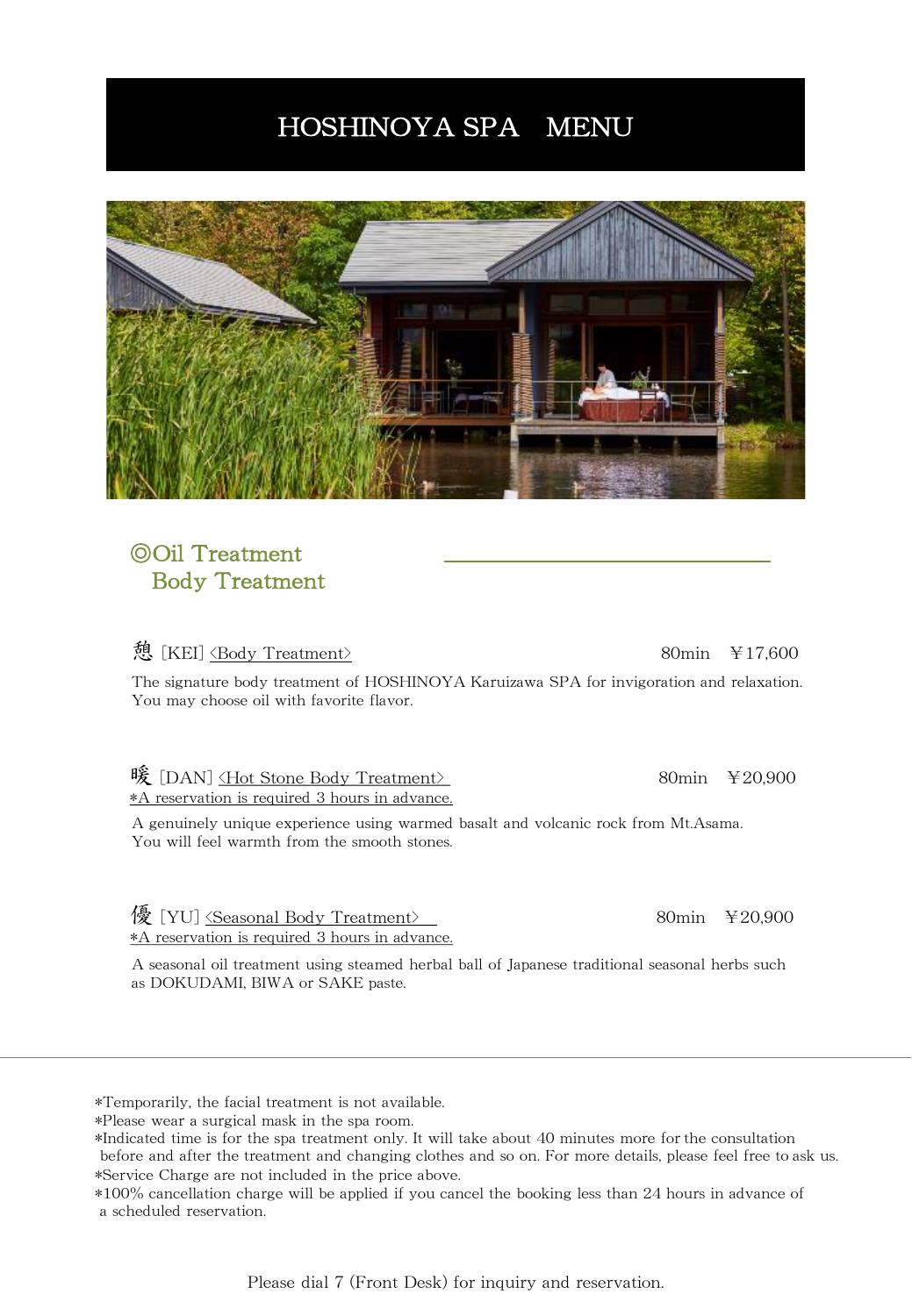# HOSHINOYA SPA MENU

## ◎Japanese Traditional Therapy

Shiatsu, Hari/Acupuncture, and Onkyu/Moxibusion are given by a national qualified therapist. Japanese traditional massages help relieve tension and stress.

#### 80 minutes course

Shiatsu applies pressure to various point of your body's surface according to your needs.

#### 60 minutes course

A full body Shiatsu massage by a professional HOSHINOYA SPA Shiatsu therapist. Feel free to focus on your tired points.



### Prenatal Massage

Anma is a way to balance the body and calm irritated nerves. It especially helps relieving stress of lower back and legs during pregnancy.

\*This treatment can be given between 16th and 26th week of pregnancy.

#### Anma Massage 80min

Anma Massage 60min



\*Please wear a surgical mask in the spa room.

<sup>\*</sup>Indicated time is for the spa treatment only. It will take about 40 minutes more for the consultation before and after the treatment and changing clothes and so on. For more details, please feel free to ask us. \*100% cancellation charge will be applied if you cancel the booking less than 24 hours in advance of a scheduled reservation.